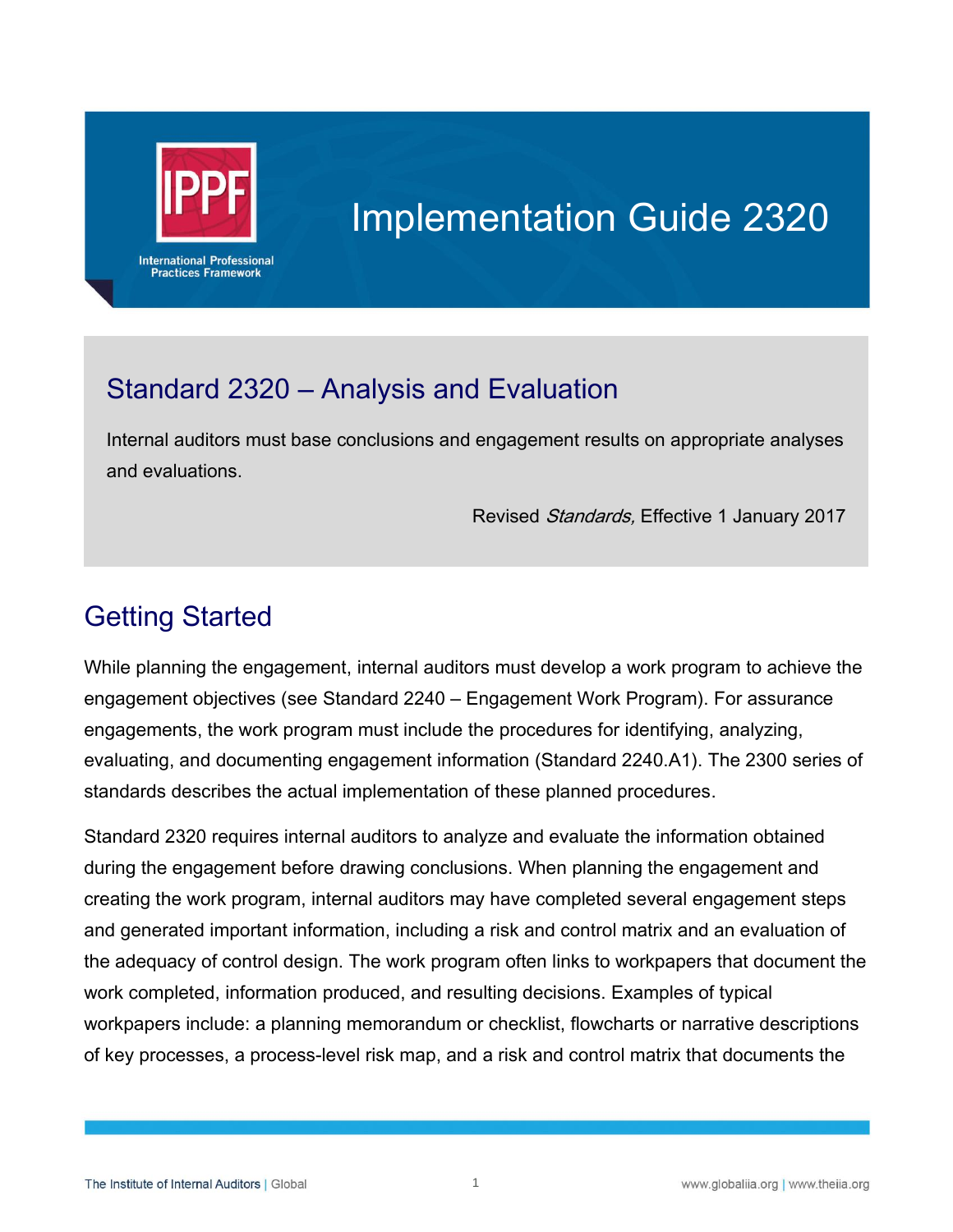links between risks, controls, the testing approach, summaries of interviews, results, evidence, and conclusions.

## Considerations for Implementation

The transition from planning to performing an engagement may not be completely distinct, because both phases involve some degree of analyzing and evaluating audit information. Often during the planning process, internal auditors identify controls and evaluate the adequacy of their design, because this helps them identify key controls to be tested further for effectiveness.

Performing the engagement generally involves conducting the tests prescribed in the work program to gather evidence about the operating effectiveness of key controls. Based on the risk and control matrix and work program, internal auditors are likely to have a list of specific procedures and tests to be conducted. Other factors that are usually established in the work program include management assertions; testing objectives, criteria, approach, procedures, and population; and sampling methodology and sample sizes. However, some details may still need to be determined in the early stages of performing the engagement.

Ultimately, internal auditors seek to reach conclusions as a result of executing the work program (e.g., a conclusion about whether controls are effective in mitigating risks to an acceptable level). With sufficient information about both the design adequacy and the operating effectiveness of controls, internal auditors can conclude on whether existing controls are adequate to help achieve the objectives of the area or process under review.

The extent of testing depends on whether test results have produced sufficient audit evidence on which internal auditors can base their conclusions or advice. If the testing procedures prescribed in the work program do not provide sufficient information to make conclusions and recommendations, internal auditors may need to adjust the testing plan and perform additional testing. Standard 2240.A1 requires adjustments to the work program to be approved promptly.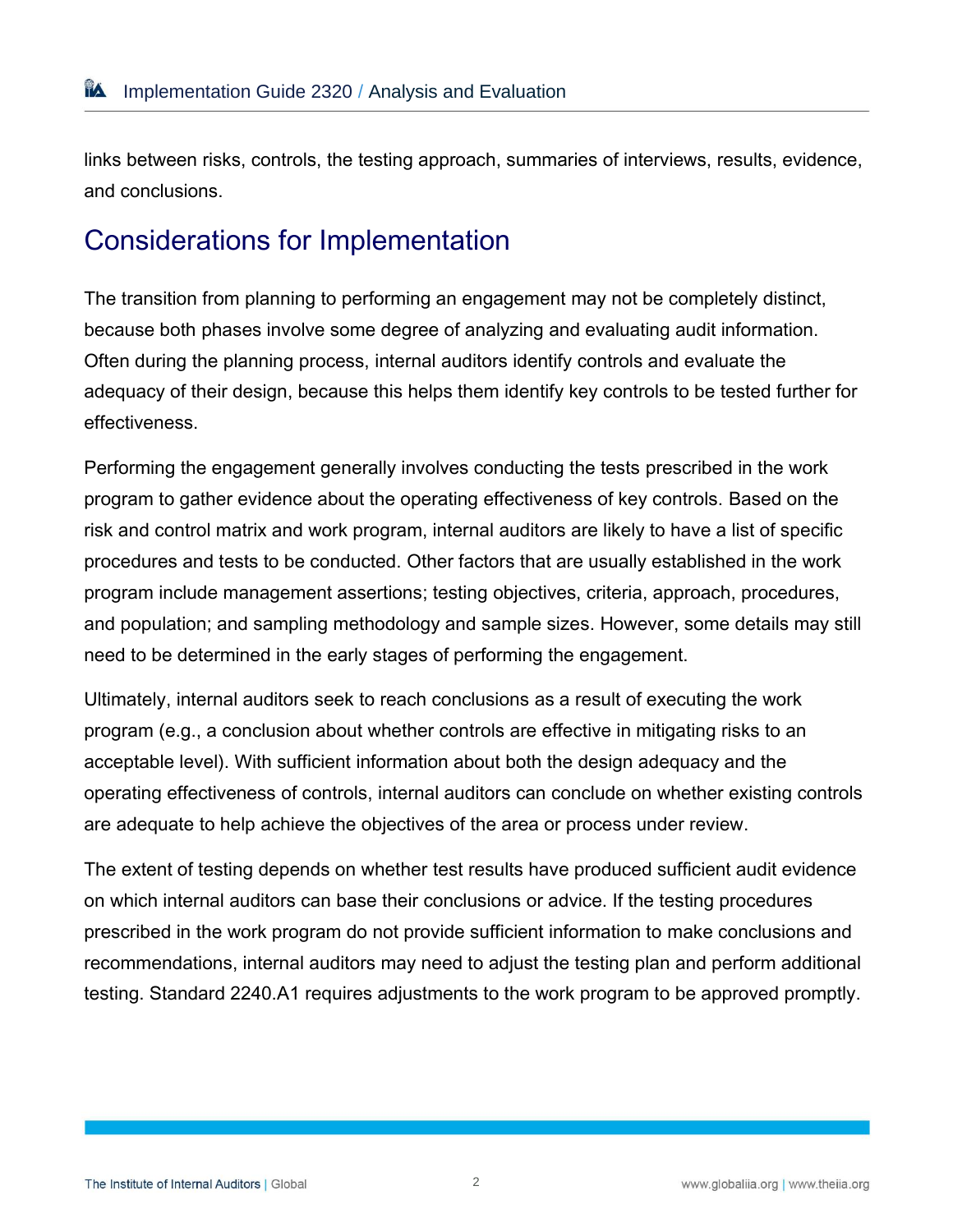## **Analyses**

Testing approaches often include a combination of manual audit procedures and computerassisted audit techniques (CAATs); the latter includes generalized auditing software programs and programs that specialize in testing the processing logic and controls of other software and systems. Like the testing information described previously, the engagement testing procedures are usually determined during the development of the engagement work program (Standard 2240).

Internal auditors may test a complete population or a representative sample of information. If they choose to select a sample, they are responsible for applying methods to assure that the sample selected represents the whole population and/or time period to which the results will be generalized. The use of CAATs may enable the analysis of an entire population of information, rather than just a sample. Additional details about sampling techniques and CAATS may be found in The IIA's Supplemental Guidance.

Simple manual audit procedures include gathering information through inquiry (e.g., interviews or surveys), observation, and inspection. Other manual audit procedures may take longer to conduct, but generally provide a higher level of assurance. Examples of manual audit procedures include:

- Vouching Internal auditors test the validity of documented or recorded information by following it backward to a tangible resource or a previously prepared record.
- Tracing Internal auditors test the completeness of documented or recorded information by tracking information forward from a document, record, or tangible resource to a subsequently prepared document.
- Reperformance Internal auditors test the accuracy of a control by reperforming the task, which may provide direct evidence of the control's operating effectiveness.
- Independent confirmation Internal auditors solicit and obtain written verification of the accuracy of information from an independent third party.

Analytical procedures are used to compare information against expectations, based on an independent (i.e., unbiased) source and the premise that certain relationships between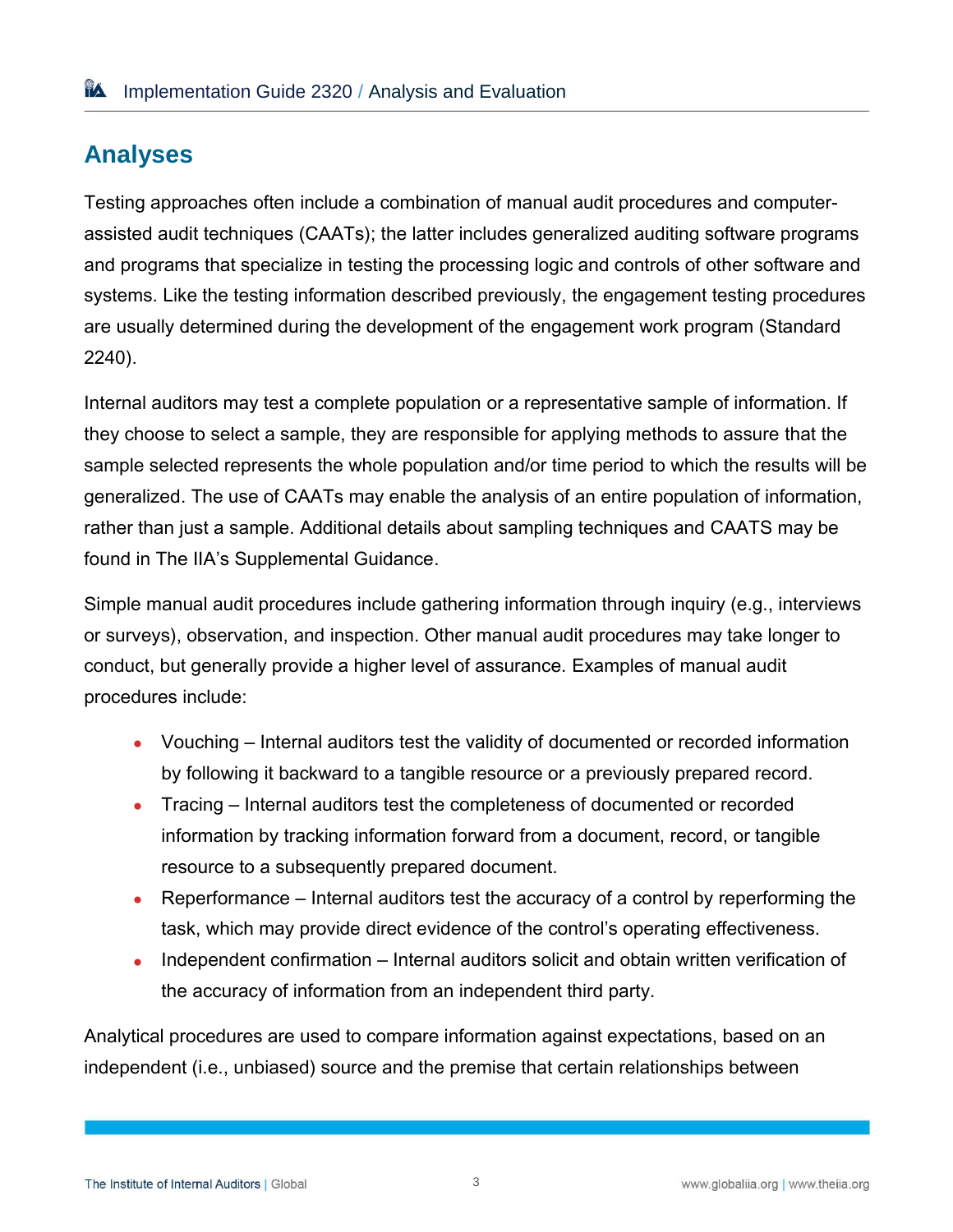information can be reasonably expected in the absence of conditions to the contrary. Analytical procedures may also be used during engagement planning (2200 series of standards). Examples of analytical procedures include:

- Ratio, trend, and regression analysis.
- Reasonableness tests.
- Period-to-period comparisons.
- Forecasts.
- Benchmarking information against similar industries or organizational units.

Internal auditors may further investigate any significant deviations from the expectations to determine the cause and/or reasonableness of the variance (e.g., fraud, error, or a change in conditions). Unexplainable results may indicate a need for additional follow-up and may suggest the presence of a significant problem that should be communicated to senior management and the board (see Standard 2060 – Reporting to Senior Management and the Board).

#### **Evaluations**

Internal auditors apply their experience, logic, and professional skepticism to evaluate the information discovered throughout the engagement and reach logical conclusions. Internal auditors generally approach engagements with an objective and inquisitive mind, searching strategically for information that could fulfill the engagement objectives. At each step in the engagement process, they apply professional experience and professional skepticism to evaluate whether evidence is sufficient and appropriate to formulate conclusions and/or recommendations. According to Standard 2330 – Documenting Information, internal auditors must document information that logically supports the engagement results and conclusions. However, this does not mean that internal auditors should exclude relevant information that may contradict the conclusions.

Internal auditors often conduct a root cause analysis to identify the underlying reason for the occurrence of an error, problem, missed opportunity, or instance of noncompliance. Root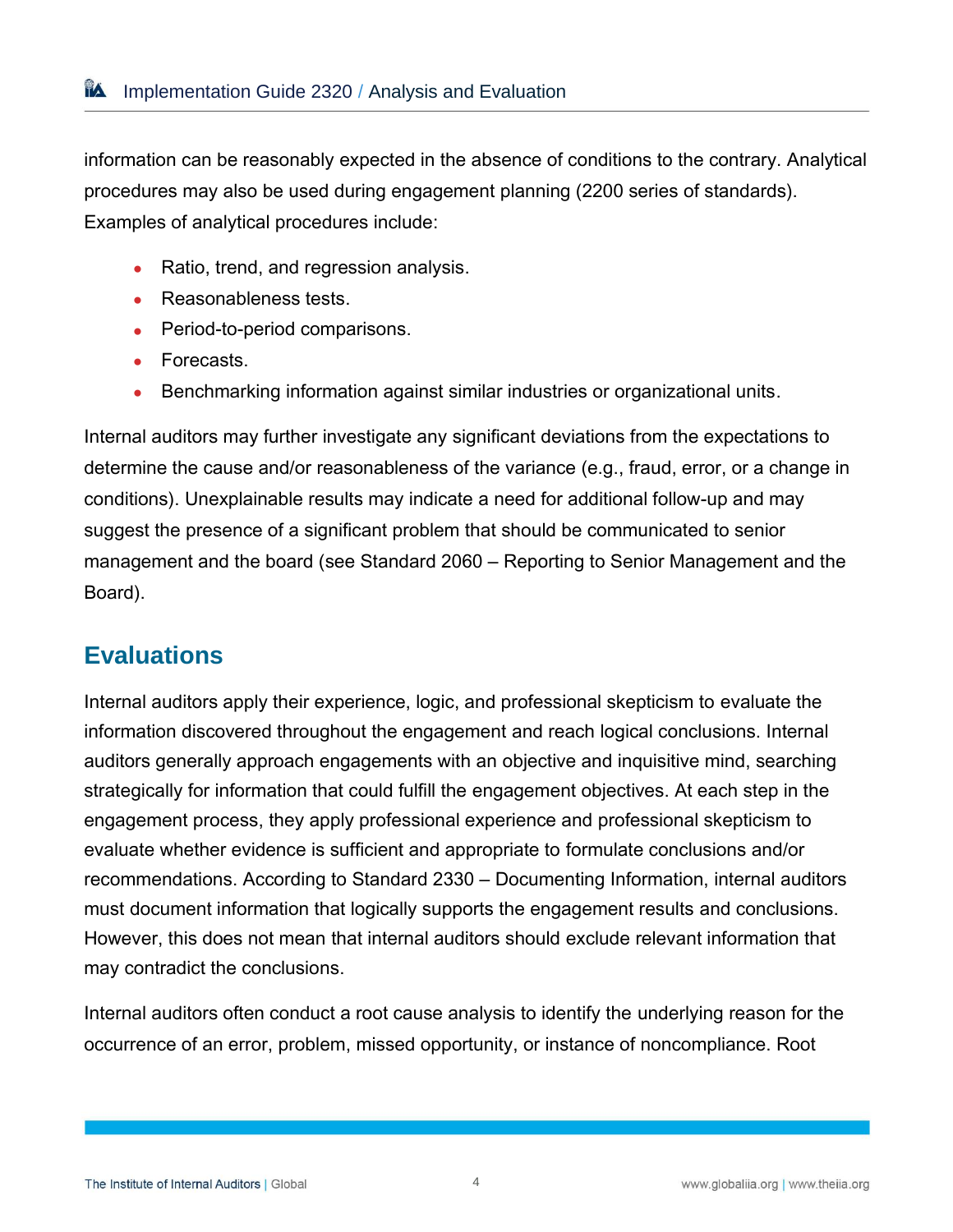cause analyses enable internal auditors to add insights that improve the effectiveness and efficiency of the organization's governance, risk management, and control processes. However, these analyses also sometimes require extensive resources, such as time and subject matter expertise. Thus, when conducting a root cause analysis, internal auditors must exercise due professional care by considering effort in relation to the potential benefits (Standard 1220.A1).

Although complex issues may require more rigorous analyses, in certain circumstances a root cause analysis may be as simple as asking a series of "why" questions in an attempt to identify the root cause of a variance. For example:

The worker fell. Why? Because oil was on the floor. Why? Because a part was leaking. Why? Because the part keeps failing. Why? Because the quality standards for suppliers are insufficient.

Most root causes can be traced back to decisions, actions, or inactions by a person or multiple people. However, determining a *true* root cause may be difficult and subjective, even after internal auditors have performed an analysis of quantitative and qualitative data. In some cases, multiple errors with varying degrees of influence may combine to form the root cause of an issue, or the root cause could involve a risk related to a broader issue such as the organizational culture. Therefore, internal auditors may choose to include input from several internal and external stakeholders. In some cases, internal auditors may provide a variety of possible root causes for management to consider, based on an independent and objective evaluation of various scenarios as the root cause of an issue. When the time frame or skill levels needed to complete the root cause analysis exceed that which is available within the internal audit activity, the chief audit executive may recommend that management address the underlying issue and conduct further work to identify the root cause.